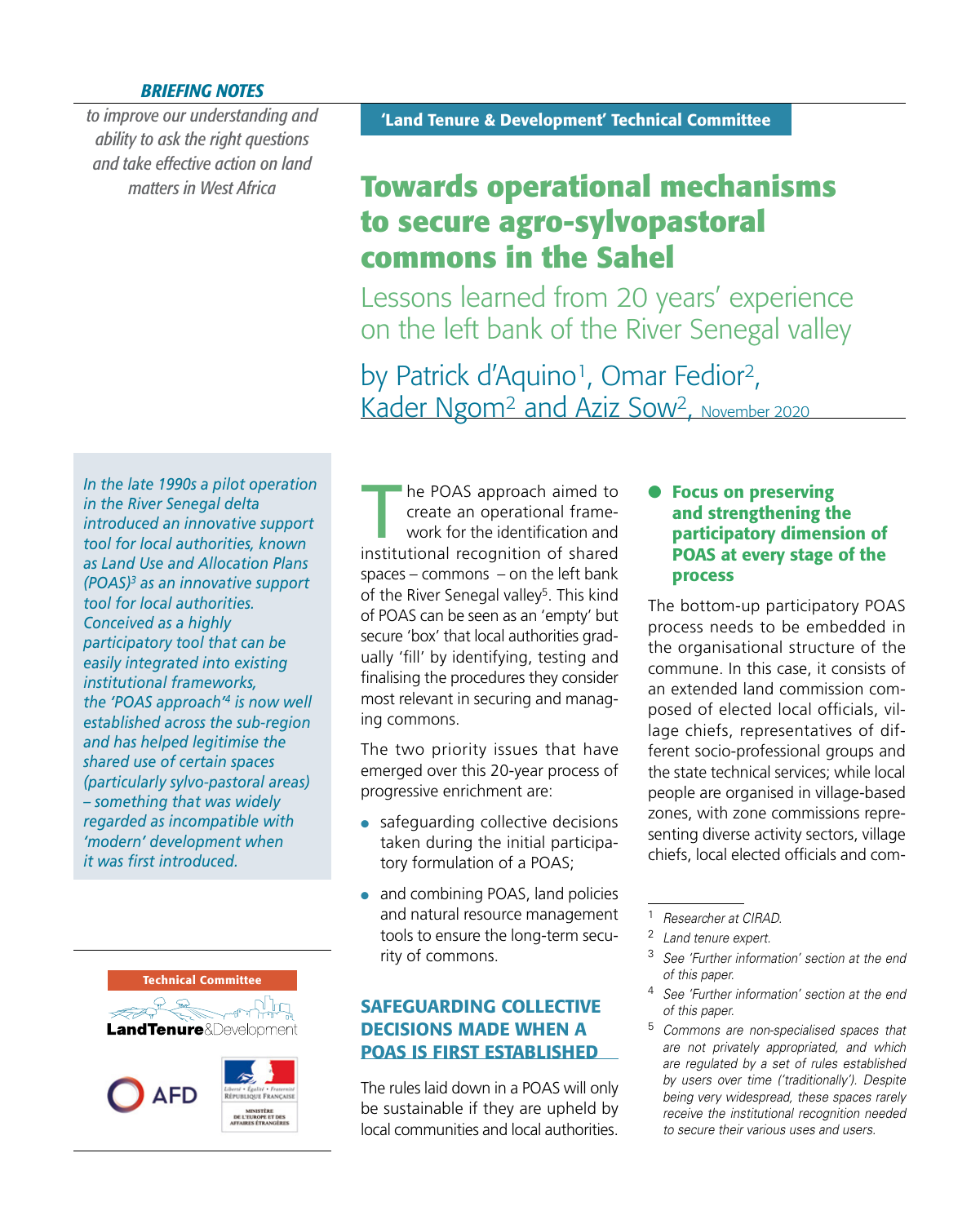munity-based organisations. Concerns and proposed rules are gathered at this level and then discussed and validated by the communal-level extended land commission.

These commissions need to have clearly defined functions and procedures. In the River Senegal valley the chair rotates between the different village chiefs, a POAS facilitator services the commission and reports to the communal-level POAS coordinator, and monitoring bodies composed of residents are responsible for ensuring that the provisions of the POAS are respected. Information on existing avenues of appeal and alternative mediation mechanisms is provided, to inform local people about their options and develop their capacity to oppose any attempts to change the initial purpose of a space or allocate land without following the proper procedures. See figure page 5.

Finally, **the process of updating a POAS should be just as inclusive and participatory as its initial formulation.** It should also respect the principle of parallel forms,<sup>6</sup> meaning that proposals should be formulated from the bottom up with support from the technical services and rules subjected to legal analysis and deliberation by the municipal council. The new document should be put to the vote, approved by the administrative authority, published and then monitored by peers, with conflict regulation mechanisms in place to resolve potential disputes.

#### **• The authorities need to be** closely involved to ensure compliance

When setting up a POAS it is important to remember that it is not a 'project', but a mechanism for decentralisation policies whose provisions have been deliberated by the communal council. This means that POAS has administrative value, and that **the administrative and judicial authorities are important stakeholders in ensuring long-term compliance with the rules established through POAS.**

In Senegal, for example, sub-prefects need to be aware that POAS has legal value and should be consulted before any further deliberations are approved. The same applies to gendarmes who may be called upon to intervene in conflicts over the use of commons. All relevant authorities should have a copy of the POAS and be fully informed about its content.

#### **• Local authorities need to** support the learning process for several years

Supporting the implementation of POAS is just as important as supporting its formulation. This can be done through regular work sessions to ensure that the diverse stakeholders all subscribe to the modalities and consequences of implementing the Plan (land allocations that reflect the purpose of particular spaces, oversight of rules and sanctions, ensuring that POAS and communal development plans are mutually supportive, etc.).

All stakeholders should be involved in supporting POAS implementation, from local elected officials to the local authority's administrative team, decentralised technical services and spokespersons for different user groups in



*Informing users about POAS rules in the locality* 

the zone commissions. It is also important to focus on good communication, using simple didactic tools in local languages (videos, illustrated documents, etc.) and mobilizing community radio stations.

#### **•** The need for a financial component

#### *Plan for a dedicated communal budget for POAS*

The inclusive organisation described above is effective but requires regular follow-up, monitoring and awareness-raising. Local authority budgets should cover the operating costs of zone commissions, support for coordinators and facilitators, etc. See table page 6.

<sup>6</sup> *Parallelism of forms is a legal principle whereby an instrument adopted according to a certain procedure can only be modified or repealed by following the same procedure.*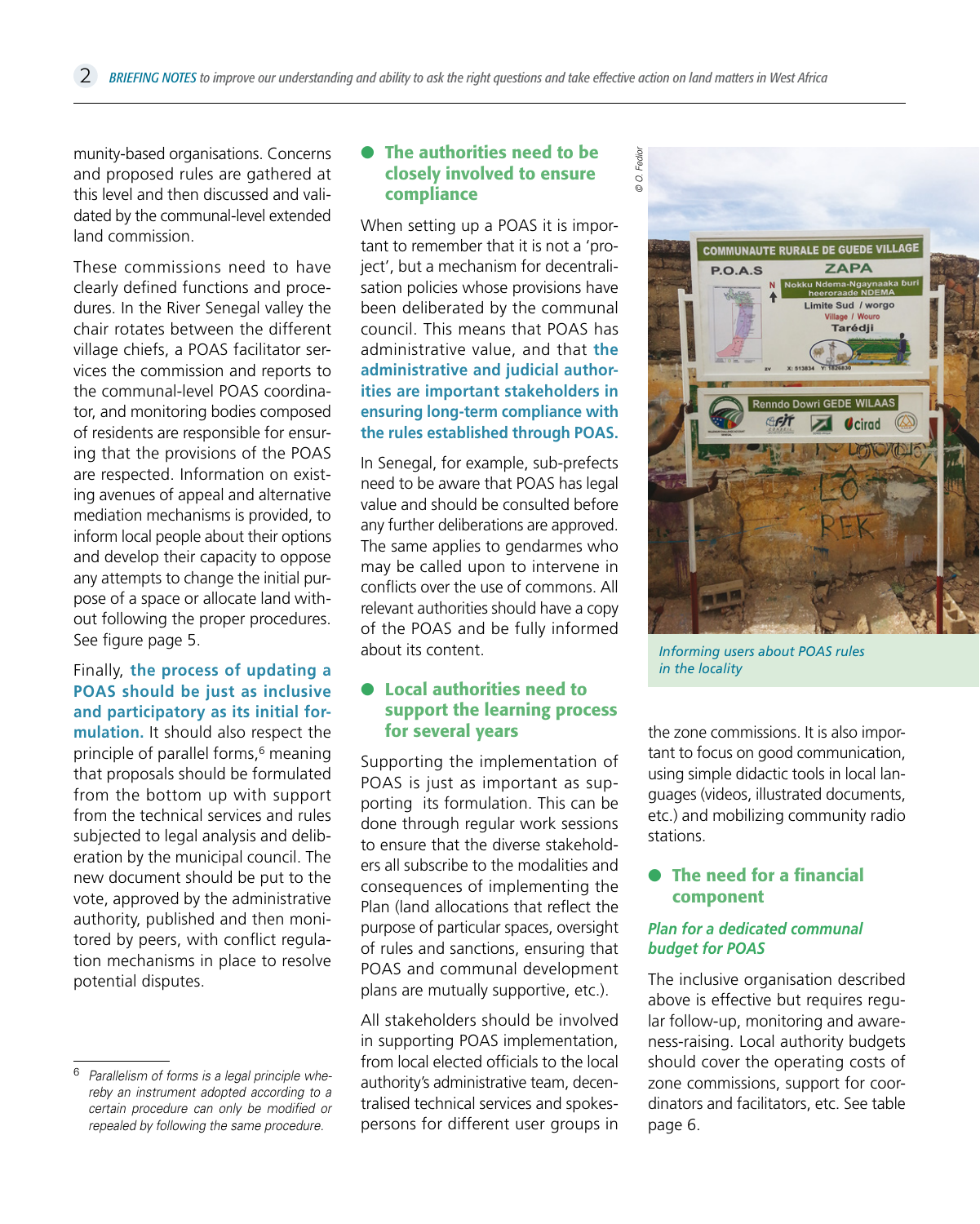#### *Combine POAS with a local development funding component*

However relevant they may be, consultation and capacity-building strategies will not automatically generate much enthusiasm among stakeholders struggling to meet their daily needs in contexts of poverty. A communal support fund could be used to complement POAS and support procedures to secure land tenure, with visible direct investments to help meet urgent social demand for boreholes, market gardens, fodder crops, weekly markets, pastoral ponds, etc.





Here too, external financial support for the learning process will be required, to ensure that local authorities contribute financially to such initiatives.

## THE THREE PILLARS OF THE COMMONS: POAS, LAND POLICIES, AND NATURAL RESOURCE MANAGEMENT TOOLS

### **• The need to recognise** locally diverse commons

In terms of securing land tenure, the main strength of POAS is that it provides an opportunity to recognise rights that are based on how the land in question is used rather than on its status. This makes it possible to identify and recognise more diverse forms of land relations that combine shared uses of certain resources with more individualised uses of others.

Recognising the fact that commons allow for multiple forms of appropriation and use (as with traditional local rules) enables local authorities to divide their territory into different spaces, each of which is jointly managed according to its own rules by a zone commission. This means that there can be considerable variations in the way that individual land allocations, collective resource use and recognition of shared responsibilities for certain areas or resources are dealt with in each space.

POAS provides a secure framework that gives communities the freedom to progressively institute more detailed and diverse forms of management, drawing on local rules to create and develop the kind of common they want while remaining within the national regulatory framework.

#### **• POAS as a staged process** to strengthen these spaces

POAS is a tool for securing land uses, and should be used in conjunction with land registers, procedures manuals, Land Information Systems, land charters and other tools and bodies for securing land tenure (see CTFD sheets). The zoning element of the POAS process identifies areas with shared occupancy and use, which is a first step in securing land. It would be useful to have a second step setting out the authorised procedures for formalising land within these zones, such as collective land allocations to users' associations, and land charters specifying spaces where land allocations are prohibited in order to maintain their initial shared use. Collectively managed areas could also be made legally inalienable and regarded as common land assets.

In the same vein, POAS should be seen as a preliminary framework for sustainable decentralised resource management that will be progressively enriched. POAS zoning helps preserve key resources in each zone by identifying different forms of land use and specific rules for the use and/or protection of resources in that zone (such as local charters), which can then be supported through investment and infrastructure plans (for individual pastoral units, for example).

## CONCLUSION: CONDITIONS FOR THE EMERGENCE OF ESTABLISHED COMMON SPACES

Experience in the River Senegal valley over the last 20 years has shown that certain conditions need to be in place to facilitate operational support for commons, namely: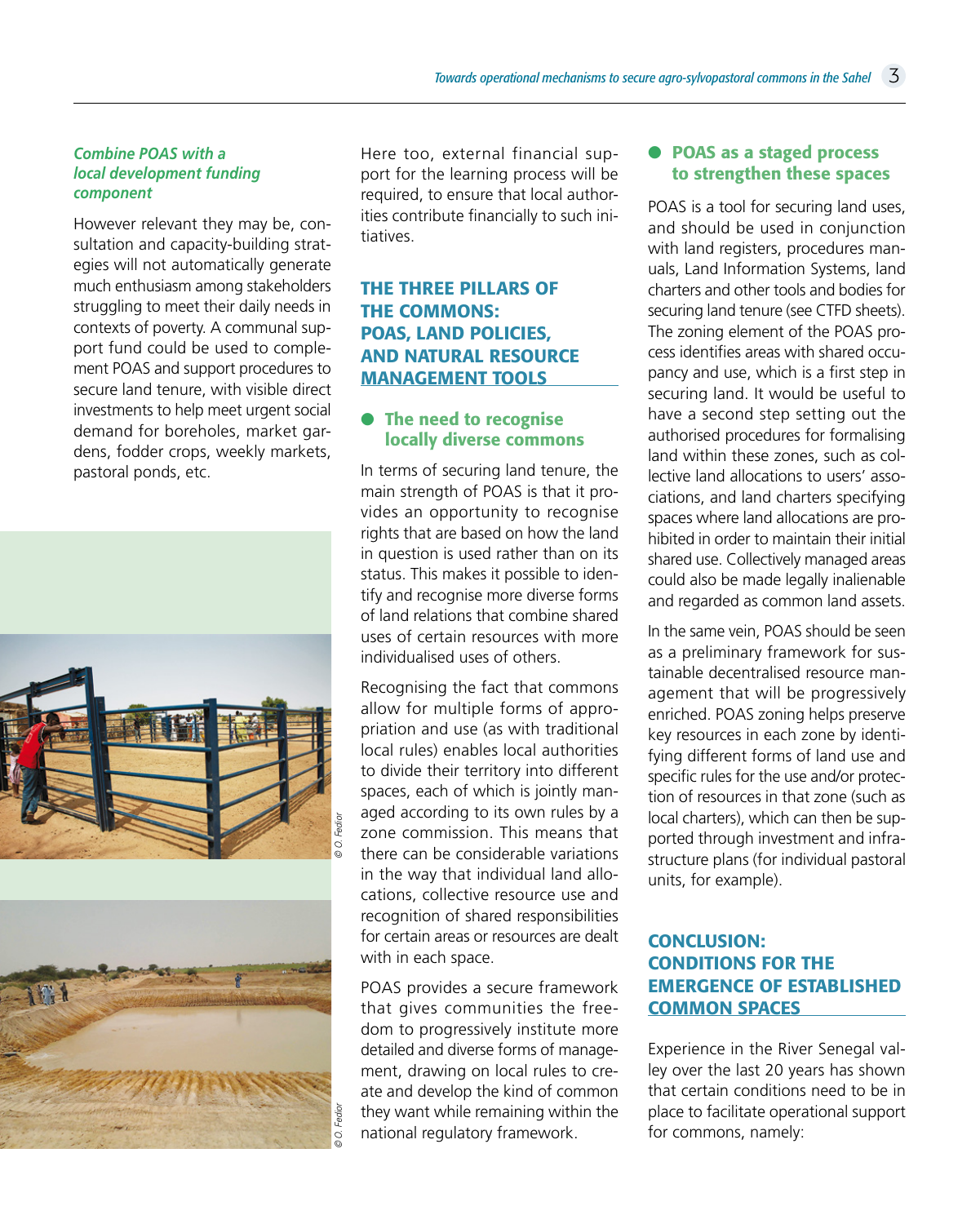*An institutional framework that protects and promotes the progressive formalisation of common spaces and resources through:*

- POAS formulation
- Decentralised decisions by communities of users (zone commissions).
- Recognition of diverse and flexible forms of formalisation (institutional and land).
- Collective rules for natural resource use that are progressively enriched through learning by doing.

#### *Support for collective action and initiatives characterised by:*

- Bottom-up participatory approaches (rules initially proposed by users in each zone).
- Ongoing support for learning in stakeholder actions.
- A dedicated communal budget supported by funding for local development.●

*These pedagogic factsheets were produced with the support of the Technical Committee on 'Land Tenure & Development' and the 'Land Tenure Policy Elaboration Support' mobilizing project financed by the Agence Française de Développement. These factsheets can be downloaded in their entirety from the www.foncier-developpement.org web portal.*

#### FOR FURTHER INFORMATION

**>>** D'Aquino P., Seck S.M., Fedior P., 2014a: *Land Use Plans (LUP). Decentralised rules for territorial land use*. 4 p. 'Land Tenure and Development' Technical Committee Briefing Note, Paris, Ministry for Europe and Foreign Affairs (MEAE), French Development Agency (AFD).

*[https://www.foncier-developpement.fr/publication/plan-doccupation-sols-pos](https://www.foncier-developpement.fr/publication/plan-doccupation-sols-pos-regles-decentralisees-dutilisation-dun-territoire/)[regles-decentralisees-dutilisation-dun-territoire/](https://www.foncier-developpement.fr/publication/plan-doccupation-sols-pos-regles-decentralisees-dutilisation-dun-territoire/)*

**>>** D'Aquino P., Seck S.M., Koffi M., Camara S., 2014b: *A support procedure for decentralised land management*. 8 p. 'Land Tenure and Development' Technical Committee Briefing Note, Paris, Ministry for Europe and Foreign Affairs (MEAE), French Development Agency (AFD). *[https://www.foncier-developpement.fr/publication/demarche-daccompagnement](https://www.foncier-developpement.fr/publication/demarche-daccompagnement-mettre-en-oeuvre-gestion-territoriale-fonciere-decentralisee-gtfd/)[mettre-en-oeuvre-gestion-territoriale-fonciere-decentralisee-gtfd/](https://www.foncier-developpement.fr/publication/demarche-daccompagnement-mettre-en-oeuvre-gestion-territoriale-fonciere-decentralisee-gtfd/)*

**>>** 'Land Tenure and Development' Technical Committee, 2017. *The opportunities and challenges presented by a land-based commons approach*. Paris, Ministry for Europe and Foreign Affairs (MEAE), French Development Agency (AFD), 86 p.

*[http://www.foncier-developpement.fr/publication/opportunites-defis-dune](http://www.foncier-developpement.fr/publication/opportunites-defis-dune-approche-communs-de-terre-ressources-porte/)[approche-communs-de-terre-ressources-porte/](http://www.foncier-developpement.fr/publication/opportunites-defis-dune-approche-communs-de-terre-ressources-porte/)*

**>>** [Aubert S., D'Aquino P., Bousquet F., Antona M., Toulmin C., 2019.](http://www.foncier-developpement.fr/wp-content/uploads/CTFD-Regards-sur-le-Foncier-6-Approche-par-les-communs.pdf)  *[L'approche par les communs de la terre et des ressources qu'elle porte.](http://www.foncier-developpement.fr/wp-content/uploads/CTFD-Regards-sur-le-Foncier-6-Approche-par-les-communs.pdf)  Illustration par six études de cas*. 85 p. Regards sur le foncier nº 6, ['Land Tenure and Development' Technical Committee, Paris, Ministry for](http://www.foncier-developpement.fr/wp-content/uploads/CTFD-Regards-sur-le-Foncier-6-Approche-par-les-communs.pdf)  [Europe and Foreign Affairs \(MEAE\), French Development Agency \(AFD\).](http://www.foncier-developpement.fr/wp-content/uploads/CTFD-Regards-sur-le-Foncier-6-Approche-par-les-communs.pdf)

*[http://www.foncier-developpement.fr/wp-content/uploads/CTFD-Regards-sur](http://www.foncier-developpement.fr/wp-content/uploads/CTFD-Regards-sur-le-Foncier-6-Approche-par-les-communs.pdf)[le-Foncier-6-Approche-par-les-communs.pdf](http://www.foncier-developpement.fr/wp-content/uploads/CTFD-Regards-sur-le-Foncier-6-Approche-par-les-communs.pdf)*

#### **EDITORS**

Patrick d'Aquino – CIRAD: patrick.daquino@cirad.fr Omar Fedior: ofedior@hotmail.com Kader Ngom: grefkaros@yahoo.fr Aziz Sow: azizdabakhsow@yahoo.fr

#### PEER REVIEWERS

Geneviève Fontaine – SCIC Tetris: recherche@scic-tetris.org Sidy Seck – UGB de Saint-Louis: sidysecksn@yahoo.fr Amel Benkahla – GRET, 'Land Tenure & Development' Technical Committee Scientific Secretariat: benkahla@gret.org

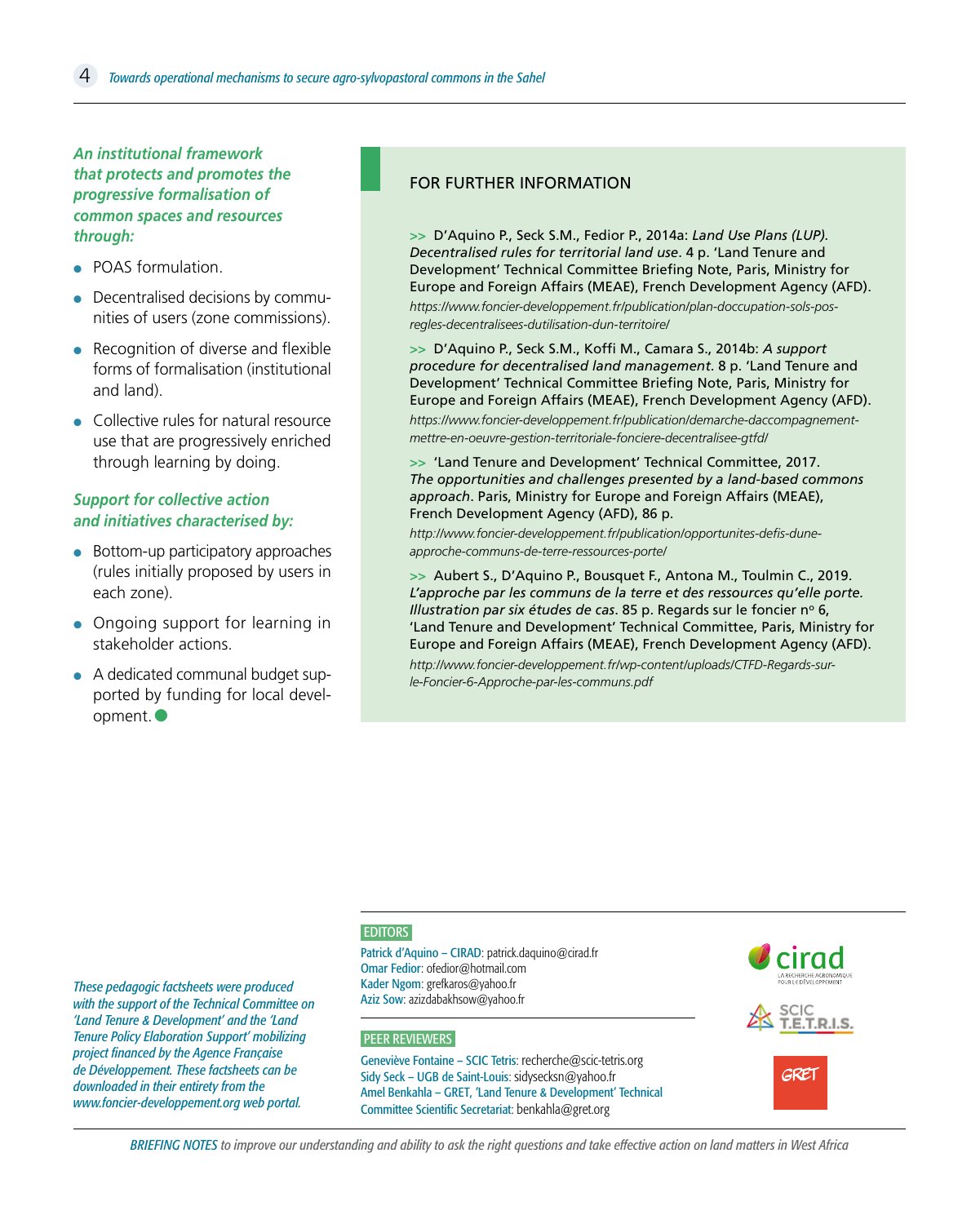